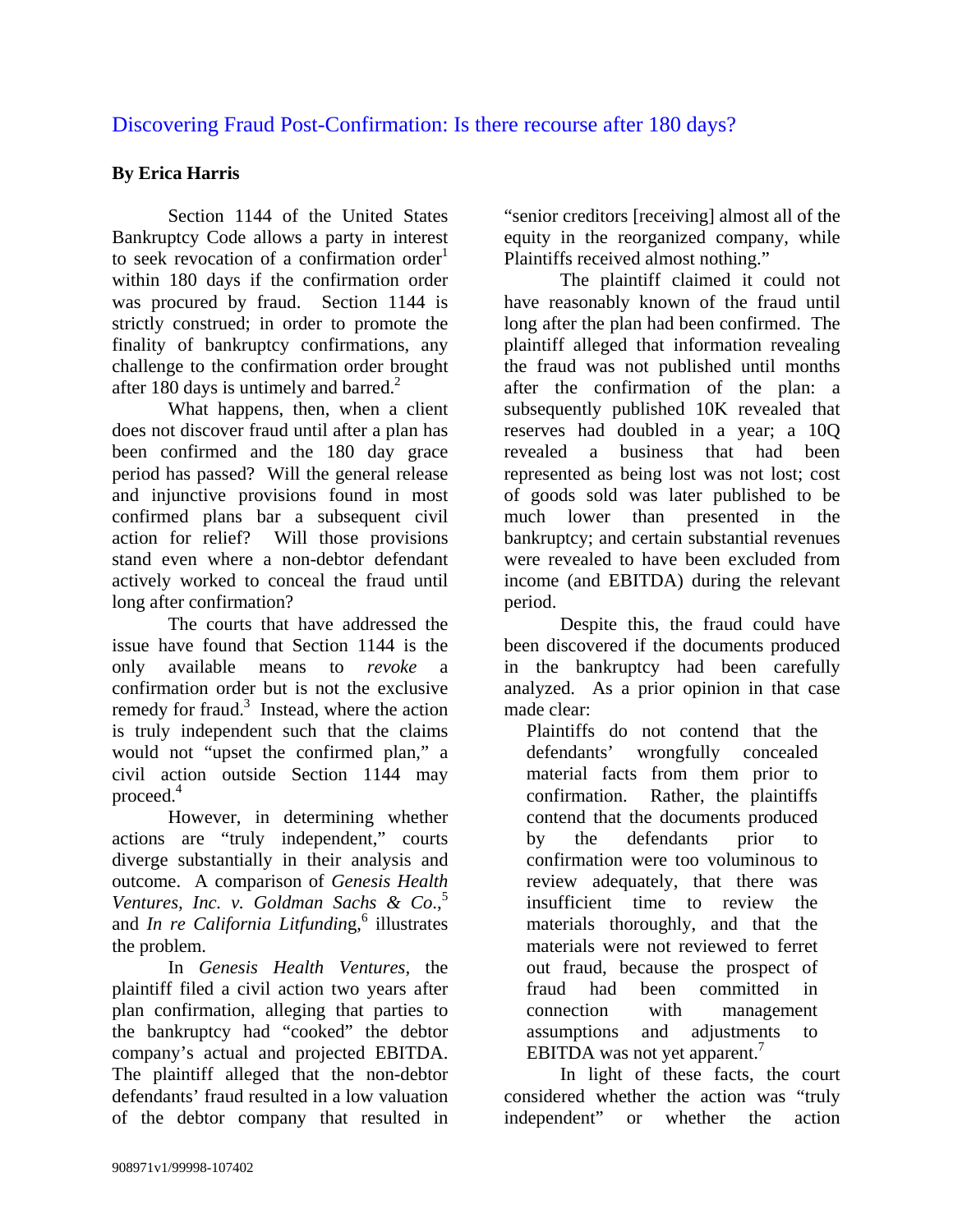amounted to an attempt to revoke the confirmed plan and "redivide the pie." In holding that the action would not redivide the pie, the court reasoned as follows:

What if a creditor filed a false or inflated claim and this fact was not discovered prior to plan distributions and was discovered more than 180 days after plan confirmation? The effect would be to unfairly inflate that creditor's distribution while deflating the distributions to other similarly situated creditors. Why deny the adversely affected creditors from pursuing a fraud claim against the wrongdoing creditor, with no impact on the reorganized debtor or the plan? In this Court's view, under the facts alleged here (assuming they are proven at trial), there ought to be a remedy to redress the harms suffered and a mechanism to divest the alleged tortfeasors of their ill-gotten gains, at least where doing so would not affect innocent parties.<sup>8</sup>

Because the guilty creditors would have to satisfy a judgment out of their own pockets, the court found that the plaintiff's action was not a collateral attack on the confirmation order such that section 1144 would be applicable. In addition, the court found that because the plaintiff alleged that defendants had concealed their fraud until after confirmation, the claims were not barred by *res judicata*.

 The court in *Litfunding* approached the same general analysis very differently. Just as in *Genesis Health Ventures* court in *Litfunding* considered whether the civil action was "truly an independent cause of action" that would not upset the confirmation order. On very similar facts, however, the *Litfunding* court reached an opposite conclusion.

As in *Genesis Health Ventures*, the plaintiffs in *Litfunding* argued that the fraud could "not have been raised preconfirmation as it was not discovered until after

confirmation." The Court rejected this argument:

The facts that purport to give rise to the fraud were the same statements that were either provided in or omitted from the Debtors' Disclosure Statement. . . . In the exhibits that were attached to the Disclosure Statement and the settlement letter between the parties, the list of all pending cases constituting the "Contract Pool" from which cash flow distributions are to be made, the history/analysis of collections from the Contract Pool, and the projections of gross collection from the Contract Pool include the cases from Ravis who, according to Plaintiffs, entered into a "secret loan" with the Weiner Trust. 9

The court reasoned that because "[t]he alleged fraudulent representations were available for investigation months before the hearing on confirmation and indeed, months after plan confirmation," the plaintiffs "could have (and should have) conducted their due diligence and investigated the accuracy (or inaccuracy) of the statements made in or omitted from the Disclosure Statement."

As in *Genesis Health Ventures*, the *Litfunding* plaintiffs argued that they could not have known to investigate the accuracy of the statements because the defendants concealed their fraud until after confirmation and that even if they had undertaken an investigation, they would not have been able to discover the secret transaction between two of the defendants that served to conceal the fraud. The Court rejected this argument as well, reasoning that even without that information:

Plaintiffs were convinced, based on their own expert's opinion, that the Defendants were "lining their pockets with corporate funds derived from their investments and engaging in 'bad acts and financial mismanagement'"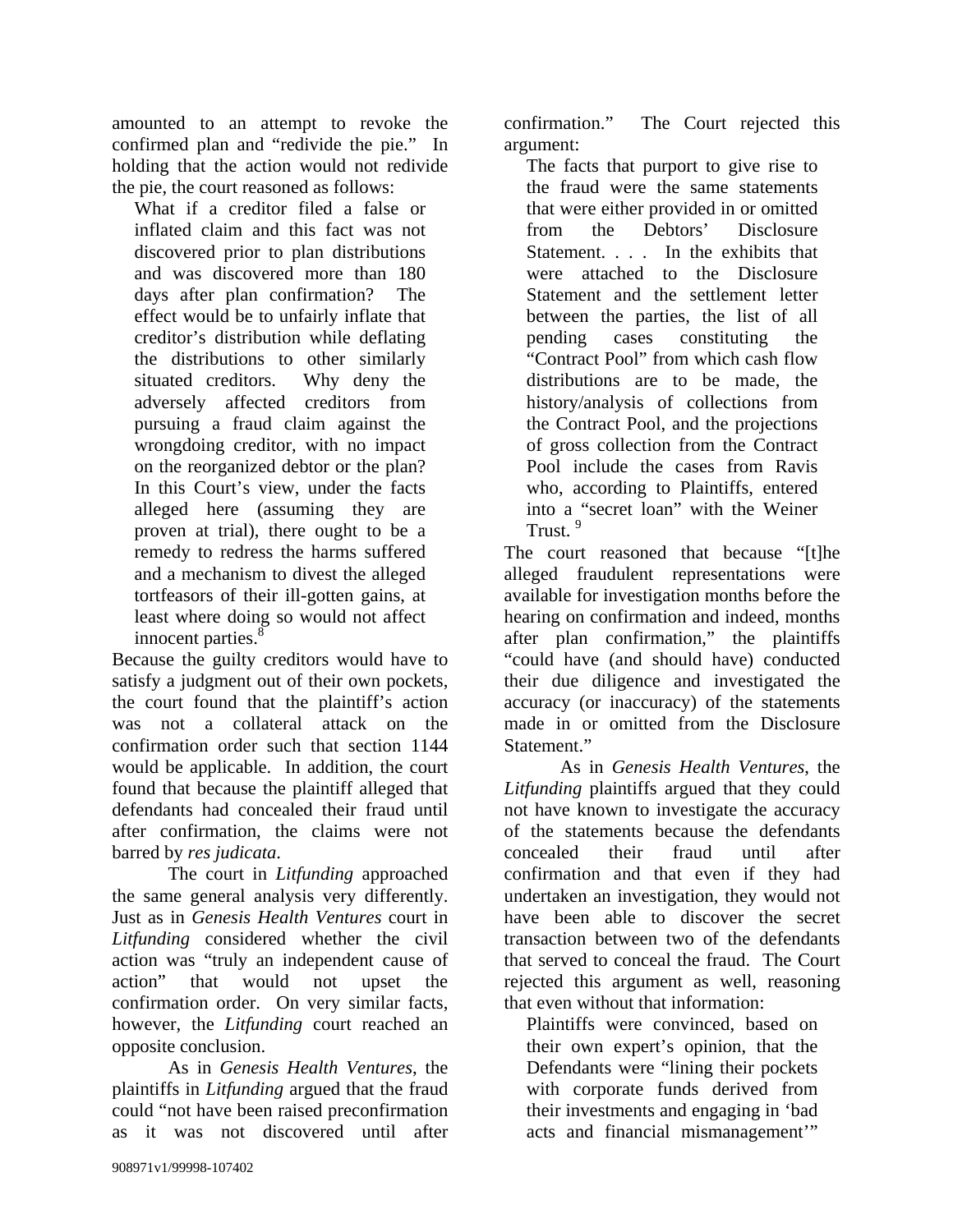and never believed the Debtors' projections and representations in the Disclosure Statement. . . . While it may be true that Plaintiffs' may not have voted to accept the Plan or executed the Settlement Agreement if they were aware of the acts of fraud discovered postconfirmation, the events leading up to Plan confirmation suggest that the parties disputed the amount of the proceeds to be collected from the litigation investments comprising the Contract Pool under the Plan. These are the same operative facts that gave rise to the allegations of fraud that they could have investigated and discovered preconfirmation.<sup>10</sup>

Finally, the court concluded that even though the plaintiffs sought only damages from the non-debtor defendants, that claim would nonetheless upset the confirmed plan because others in plaintiff's position would also have a right to sue, and defendants would never have agreed to the settlement in the bankruptcy without the release from plaintiffs. The court reasoned that if the fraud vitiated part of the release then it should vitiate all of the release so that any monies paid to plaintiffs pursuant to the settlement agreement and those who stood in a similar position would have to be undone.

The *Litfunding* analysis is remarkable for several reasons. First, it incentivizes defendants to go to great lengths to conceal their fraud until after confirmation. If a defendant successfully conceals his fraud until 181 days postbankruptcy, the defendant will be insulated from suit since the representations that were fraudulent were made during the bankruptcy. Second, it compels a plaintiff to conduct exhaustive discovery during the bankruptcy proceeding even where she has no reason to suspect fraud. Because a failure to discover fraud will serve as an absolute bar, a plaintiff will have to go to great expense to protect against the risk of

fraud. Finally, because standard releases are mutual and there are generally multiple parties in interest that would be affected by a fraud during bankruptcy, any civil action for damages even if against only one nondebtor defendant will be construed as a collateral attack on the confirmation order. This last holding of the *Litfunding* court begs the question of what civil action could ever be deemed a "truly independent action" that would be allowed to proceed in that court's judgment.

 The majority of courts appear to follow *Genesis Health Ventures*. Civil actions brought against non-debtor defendants that seek only monetary relief from the non-debtor defendants are allowed to proceed so long as the alleged fraud claims were not previously tried in the bankruptcy court. Until the United States Supreme Court rules, however, parties in interest beware.

\_\_\_\_\_\_\_\_\_\_\_\_\_\_\_\_\_\_\_\_\_\_\_\_\_\_\_\_\_\_\_\_\_ Erica Harris is a partner at Susman Godfrey LLP in Houston, Texas, where she specializes in complex commercial litigation. Erica can be reached at (713) 653-7810 or eharris@susmangodfrey.com

1

 $1$  11 U.S.C. § 1144.

<sup>2</sup> *See In re Midstate Mortgage Investors, Inc*., 105 Fed. Appx. 420, 423 (3d Cir. 2004) ("Expiration of the limitations period bars a motion to set aside the confirmation of a reorganization plan even if the fraud is not discovered until the period has passed."). <sup>3</sup> *Browning v. Prostok*, 165 S.W.3d 336, 344-45 (Tex. 2005) (citing *In re Newport Harbor Assocs*., 589 F.2d 20, 23-24 (1st Cir. 1978)). *See also In re Coffee Cupboard, Inc*., 119 B.R. 14, 19 (E.D.N.Y. 1990) ("Section 1144 does not act as a bar to a truly independent courses of action based on a debtor's wrongful conduct."). 4 *Donaldson v. Bernstein*, 104 F.3d 547, 777 (3d Cir.

<sup>1997) (</sup>quoting *Newport Harbor Assocs*., 589 F.2d at 24); *Genesis Health Ventures, Inc. v. Goldman Sachs & Co*., 355 B.R. 438, 445 (D. Del. 2006) (finding that §1144 did not apply to claims brought two years after confirmation for fraud and conspiracy to defraud